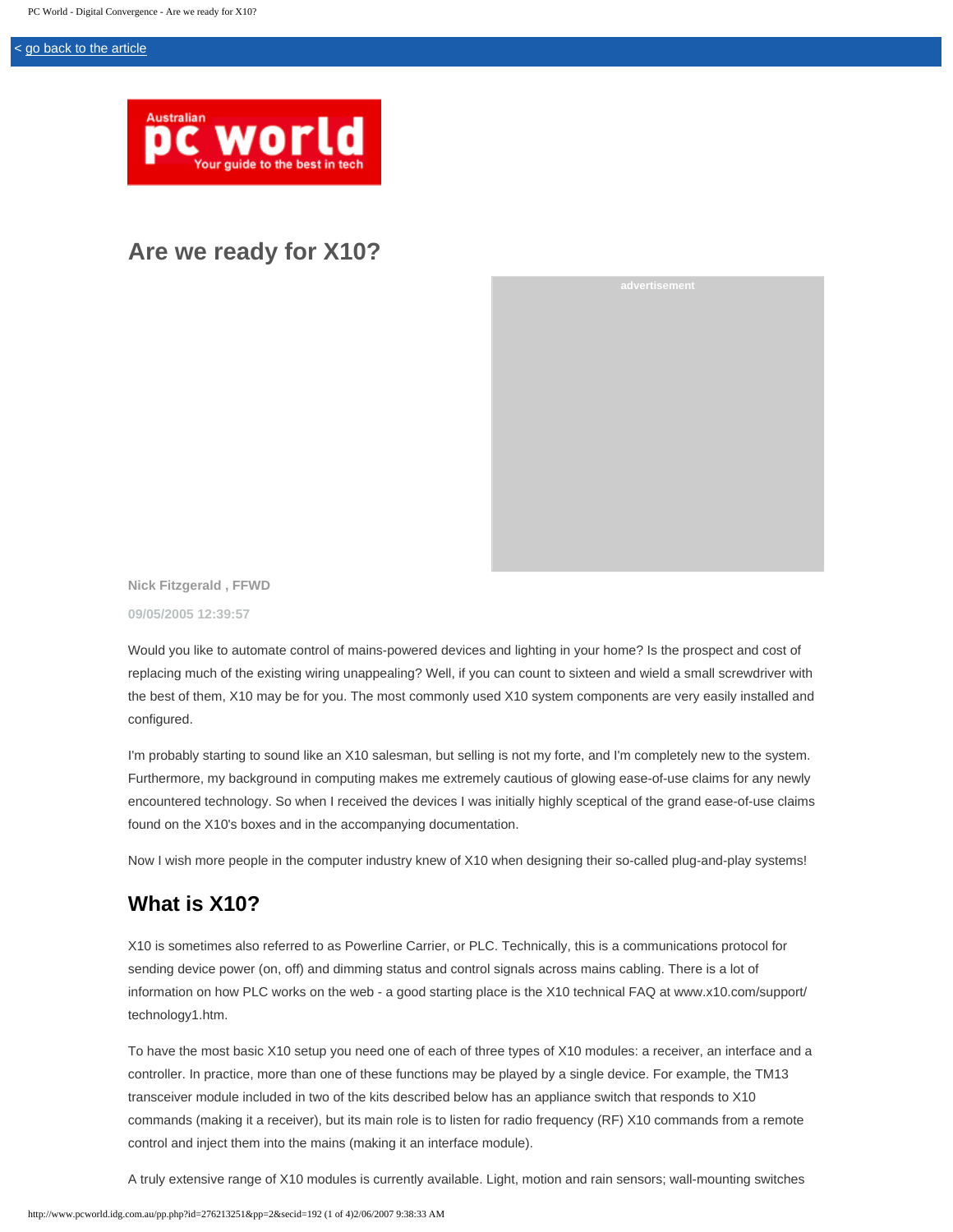(to take the place of traditional mains lighting switches); all manner of key fob, "credit card" and conventional remote controls; "socket rocket" lamp base switches; appliance switches and lighting dimmers that are wall socket-, in-walland DIN-mounted; irrigation controllers and many more make up the list. Further, some appliances have been made that can have various functions controlled by X10 signals received through their mains cable.

## **The kit**

Basic X10 starter kits and the more popular add-on modules, made by Australia's W Home and I had a chance to check out the LK15, TK15 and CK15 kits. Because of the extendibility of X10 systems, combining the components from multiple kits allowed testing a more extensive system than the individual kits provide.

The LK15 Lighting Starter Pack includes a credit card-sized "key-chain" RF remote control, the TM13 transceiver capable of switching a 1300w load - and an LM15B lighting module. The remote control has four pairs of on/off switches for four consecutively addressed receivers and a fifth switch pair providing dim/bright control for all dimmable receivers on the remote's house code (see sidebar 'You live where?'). Like most X10 remotes, only one user-settable house code can be controlled.

The remote's buttons are of that soft, mushy kind of "not quite sure if I pressed it hard enough" rubber. Fortunately though, that uncertainty is removed by the inclusion of a small LED that flashes while the device is transmitting. This LED also displays your progress as you step through the process of changing the house code and/or unit codes that the remote will address. All the components in the LK15 kit worked as described and the operating instructions were a breeze to follow.

W Home's TV Room Starter Pack, the TK15, is better value. Included are a very useful (and usable, once you find the right part of the instruction manual) 8-in-1 universal remote control, a TM13 transceiver (as already described) and an LM12 dimmable lamp module.

Initially, the universal remote was very confusing and seemed doomed to failure. This turned out to be due to the "quick start" instructions directing you to the most obtuse (and most likely to fail, at least in my home theatre setup), of the three methods of programming the device. Of all the components I tested, the remote was the device with the worst manual, obviously suffering in translation.

However, if you don't consider yourself a power user and read past the quick start instructions, you get better advice about how to make the universal remote play nicely with your existing TV, DVD, Sky decoder and other common home theatre and entertainment components. Once I found this advice, setting up the remote was simple.

This learning remote can control up to seven infrared remote-controlled devices, and has X10 RF remote capabilities too. For example, as well as being able to individually address all X10 modules on a single house code, it has 'all lights on' and 'all off' buttons. The first turns on (at 100% for dimmable receivers) all X10 lighting switch and dimmer modules, and the latter turns off all X10 modules, not just the lighting ones. The X10 control set includes an 'all lights off' command, but, oddly, it"s not supported on this remote.

As promised in all the X10 bumpf, the components of this kit and the LK15 interoperated neatly, with the remote from both able to control suitably configured modules from either kit. Expanding a basic configuration looks to be as easy as the advertisements claim.

After learning the basics of X10 with the LK15 and TK15 kits, I finally got to break out the Computer Control Starter Pack, CK15. This pack includes a CM12 computer interface, an AM12 appliance switching module (for loads up to 10A) and an LM12 dimmable lamp module (also in the TK15 kit).

Also included is a copy of the ActiveHome software for Windows. Mac users are out of luck here, having to download free (but with limited functionality) trial versions of Mac OS/OSX home automation software (easily found through Google) or paying extra up front to replace the Windows software included in this kit. The cost savings inherent in buying the kit over its individual hardware components still make it an attractive starting place for non-Windows users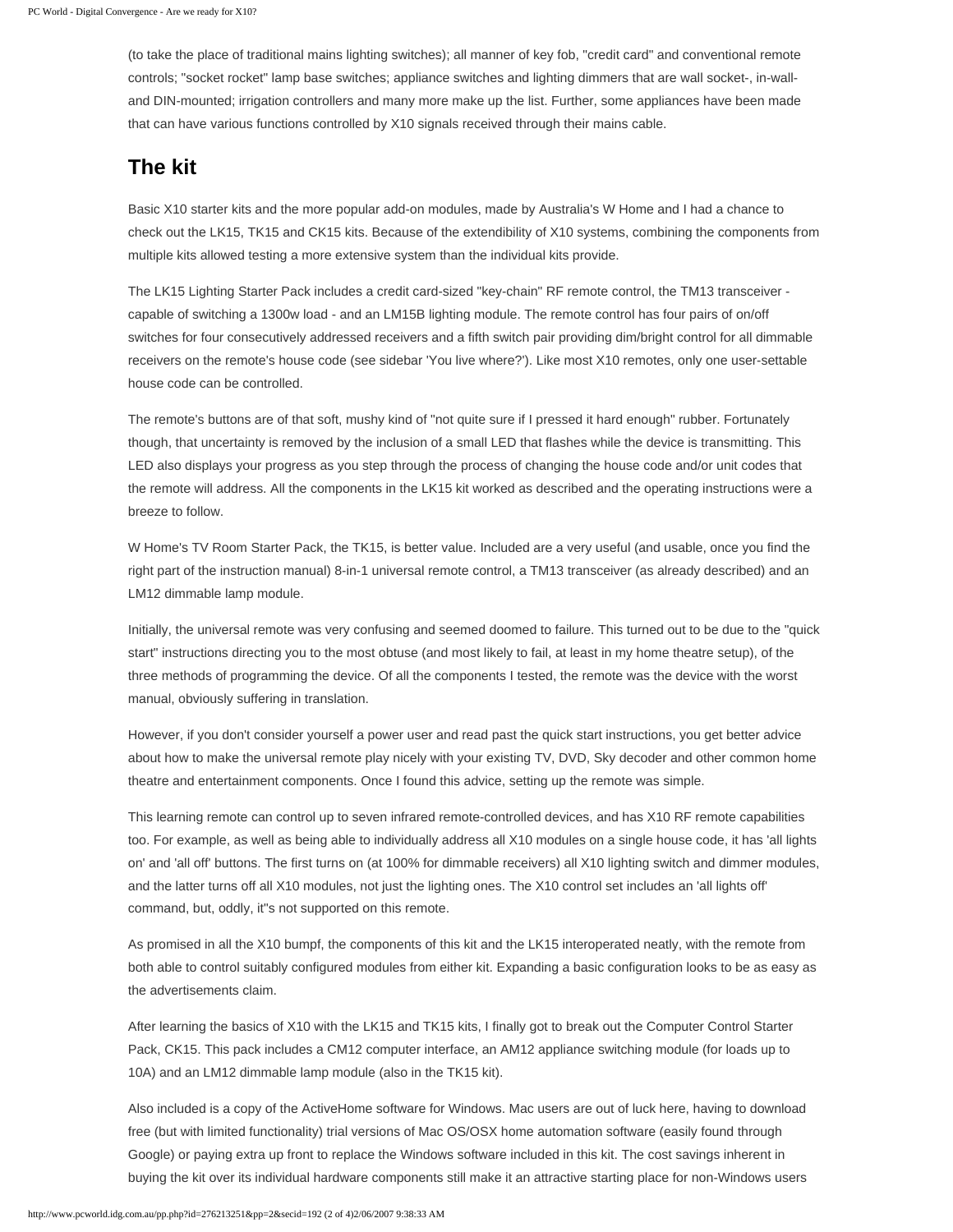looking to get into computerised home automation.

The CM12 provides RS232 (serial port) access to your X10 network. Again, Mac users are left short as they will likely have to buy a separate cable to interface their computer to the CM12, with the 'standard' PC DB9 comms port cable supplied being of little use to them.

The CM12 includes non-volatile memory that can be used to store macros produced in the ActiveHome software. In this sense, a macro is a sequence of X10 control events that can happen through time and can be triggered by other X10 events. For example, you could have the garage and hallway lights turn on when the garage door opens, but only if it is after dusk. Ten minutes later you have the garage light turn off and much later the hallway light, after your usual bed time.

If you have an always-on computer, or one that has "wake on modem event" capability (and a lot of X10 receivers) you can greatly extend the usefulness of macros. With such a configuration you need not be limited to the amount of macro programming that can be stored in the CM12's memory, but instead let the software on your computer manage all macro-controlled events.

ActiveHome also supports a 'lifestyle' feature whereby it can learn your normal daily routines, watching all X10 control events and then automating your house by replaying them each day. This can also be used as the basis of a security feature that provides a 'lived in' look to your home, replaying a learnt sequence but adding a dash of randomness to the times at which events in the sequence occur.

### **The verdict**

X10 has its foibles. There are some limitations regarding the control of fluorescent and halogen lighting, low-power and energy-saver lamps. Standard modules are not two-way, meaning in general, interface modules cannot reliably determine whether a specific device has actually carried out a command issued to it, or that a module's state has been changed through some action external to that controller.

I had trouble with the expected range of the X10 RF remotes because of the significant use of concrete walls and floors in my house, which would probably need three or more interface modules to get reliable house-wide RF remote control. I was also far from impressed by the total lack of response from W Home. Oh, and your AV system installers will almost certainly point their fingers at such devices should you ever complain of intermittent noise in their systems.

Overall, however, I was pleasantly surprised to see a technology product not only promising ease of use but delivering it in spades.

#### **You live where?**

X10 control commands are generally addressed to a specific module. Modules can have one of 256 addresses, which comprise two codes - a house code (A to P) and a unit code (one to 16). As the expected range of X10 signals is up to 200m on the mains wiring (though 80m is more commonly observed), closely adjacent buildings or apartments would likely see each other's signals, so control commands from one X10 installation could unintentionally alter the state of other installations nearby.

One of the tricks of X10 addressing is that multiple modules may use the same address and all will respond to the same command. In some cases this is necessary - for example, you may have four ceiling lights all on one physically switched circuit and want to keep controlling all four as one circuit.

Four LM15 plug-in bayonet switch modules, all set to the same address, would allow for this. Alternatively, you may wish to split that same four-light physical circuit into two two-light circuits. Without any wiring alterations, two LM15 modules set to the same address, and another two set to the same address as each other but different from the first